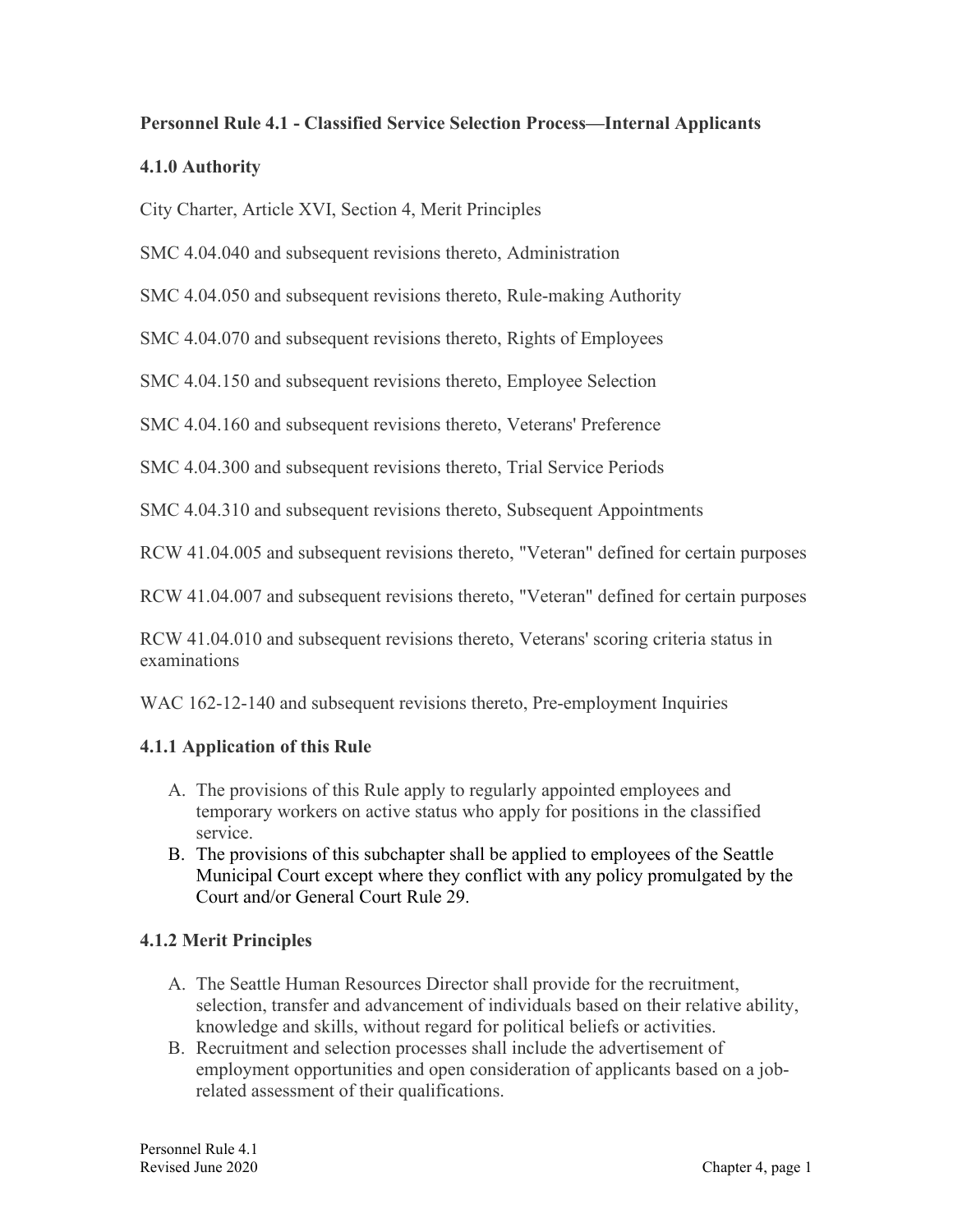#### **4.1.3 Employment Advertisement**

- A. Employing units must submit notice of all classified service employment opportunities for publication in the Opportunity for Advancement bulletin, unless the Seattle Human Resources Director waives publication. Internal advertisement may occur concurrent with or prior to any authorized external advertisement. The transfer, reduction or demotion of an employee to a vacancy within the same employing unit is not considered an employment opportunity for advertising purposes.
- B. Published descriptions of the level, nature and complexity of duties assigned to a classified service position and the minimum qualifications required to perform them must be consistent with the adopted classification specification or, in the absence of a classification specification, with a documented description of the position. A statement of desired qualifications may be included to more closely reflect the job-related requirements of the specific position and the business needs of the hiring department.
- C. At the request of the appointing authority, the Seattle Human Resources Director may waive the requirement for internal publication of employment opportunities for the following reasons:
	- 1. Return of a former City employee from a reinstatement list (i.e., reappointment within 12 months of layoff);
	- 2. Return of a former City employee from a reversion recall list (i.e., return from a trial service period);
	- 3. Employment of a participant in Project Hire;
	- 4. Reasonable accommodation of an injured worker, and accommodation under the Americans With Disabilities Act or the Washington State Law Against Discrimination;
	- 5. Promotion of an employee who has successfully completed an apprenticeship or a formal upward mobility program;
	- 6. Compliance with a court order, Civil Service Commission order, or similar remedial action;
	- 7. Use of the results of a recent advertisement for a position of the same title, duties, and working conditions;
	- 8. Movement of an employee to avoid layoff as a result of reorganization or job rotation;
	- 9. Return from exempt to classified service when the employee has return rights.

### **4.1.4 Internal Applicants**

- A. Internal applicants shall apply directly to the employing unit in which an advertised employment opportunity exists by submitting application materials as instructed in the OFA.
- B. Internal applicants may use City computers, printers, copiers and related equipment to prepare applications, resumes and other materials for application to a City employment opportunity that is published in the OFA as long as such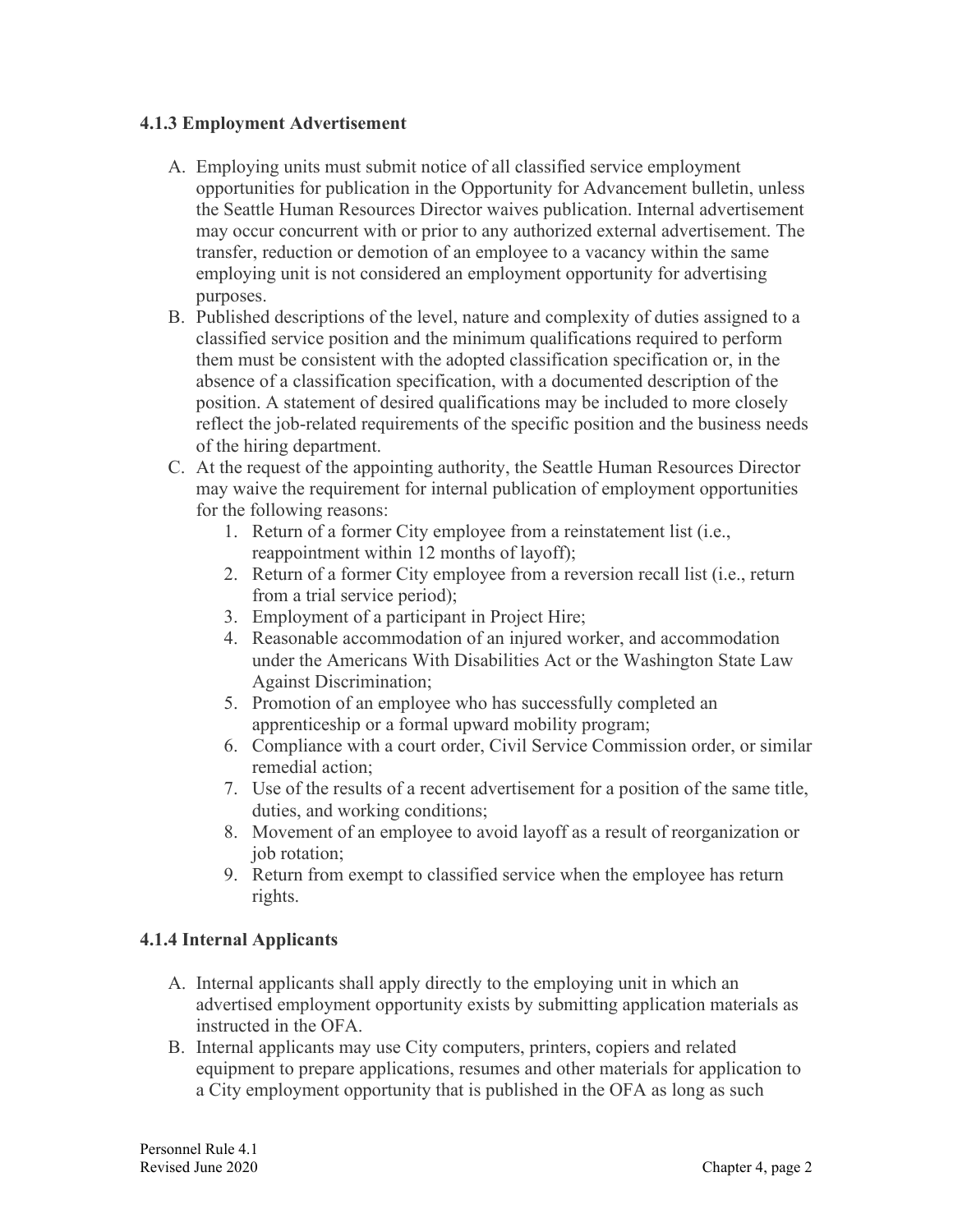activities do not unreasonably interfere with the employee's ability to carry out his or her normal job duties. Internal applicants must obtain advance supervisory approval for work time spent on resume and application preparation.

C. Internal applicants may participate in interviews and other official selection processes for City jobs during normal work hours without loss of pay or paid leave balances. Advance supervisory approval of work release time is required. Internal applicants will not be compensated for additional time or other expenses related to their participation in selection processes.

### **4.1.5 Selection Process**

- A. To ensure that selection processes are conducted in a fair and reasonable manner, each employing unit will provide a copy of its current selection procedures to the Seattle Human Resources Director. The appointing authority must file revisions to its selection procedures with the Seattle Human Resources Director within 30 days of adoption by the employing unit.
- B. The employing unit will evaluate application materials from all qualified applicants in order to determine which applicants are most competitive to proceed to the next phase of the selection process.
- C. The employing unit may develop and administer any job-related skills tests and interviews that the appointing authority or his or her designated management representative deems necessary. All available information related to the suitability of the applicant for the job will be used to evaluate each applicant.

## **4.1.6 Final Selection**

- A. The Seattle Human Resources Director will conduct qualifications audits of all applicants identified by the employing unit as finalists for a job vacancy. The audit will include a comparison of the finalist's or finalists' qualifications with those qualifications advertised for the job. No job offer will be made to any finalist for a job vacancy until the Seattle Human Resources Director has conducted a qualifications audit.
- B. The employing unit shall make a provisional job offer to the position finalist contingent upon passing a pre-employment physical, criminal background check as required by law, and/or drug test if either is required for the position.
- C. No individual shall apply inappropriate pressure to influence the outcome of a selection process.
- D. If the employing unit's selection process includes a competitive examination, veterans' preference of 5% shall be added to the passing mark or grade as required by RCW 41.04.010, based upon a possible perfect mark or grade of 100 points, for a veteran who was called to active military service from employment with the City, or with the State of Washington or any of its political subdivisions. This preference shall apply to an individual's first promotional examination only.

## **4.1.7 Trial Service**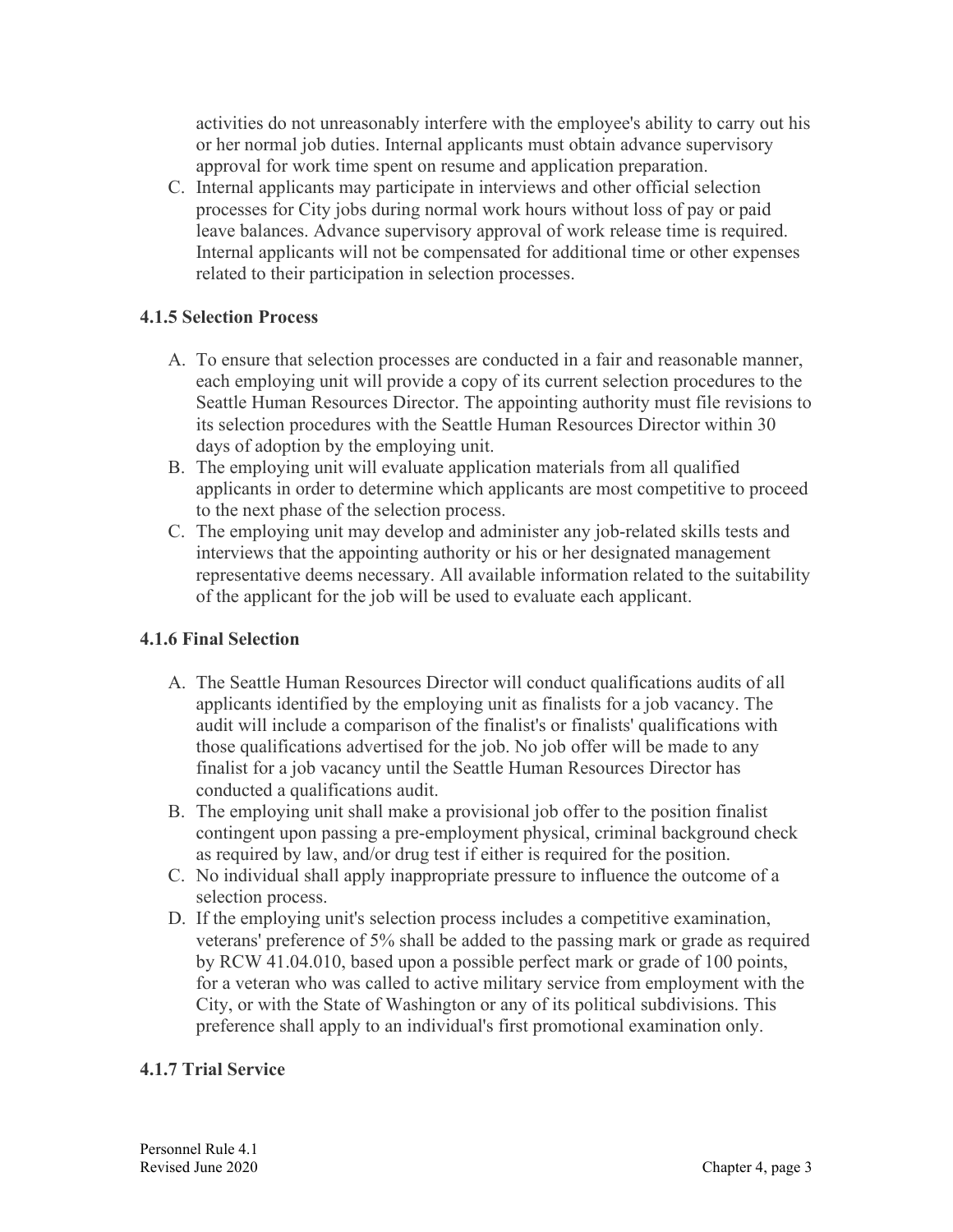- A. An employee who has satisfactorily completed a probation period and is subsequently promoted or transferred to a position in another classification shall serve a 12-month trial service period in the subsequent position. An employee's trial service period may be extended up to 3 additional months by written mutual agreement between the department and employee, subject to approval by the Seattle Human Resources Director prior to expiration of the trial service period.
- B. The trial service period shall provide the department with the opportunity to observe the employee's work and revert such an employee without just cause. Employees who have been reverted during the trial service period shall not have the right to appeal to the Civil Service Commission.
- C. Reversion to Former Position
	- 1. An employee who has been appointed from one classification to another classification within the same or different department and who fails to satisfactorily complete the trial service period shall be reverted to a vacant position within the former department (if applicable) and classification from which they were appointed. Where no such vacancy exists, such employee shall be given 15 calendar days' written notice prior to being placed on a Reversion Recall List for their former department and former classification and prior to being removed from the payroll.
	- 2. The names of regular employees who have been reverted for purposes of reemployment in their former department shall be placed on the Reversion Recall List for the same classification from which they were promoted or transferred for a period of 1 year from the date of reversion.
	- 3. If a vacancy is to be filled in a department and a valid Reversion Recall List for the classification for that vacancy contains the name(s) of eligible employees who have been removed from the payroll from that classification and from that department, such employees shall be reinstated in order of their length of service in that classification. The employee who has the most service in that classification shall be the first reinstated.
	- 4. An employee whose name is on a valid Reversion Recall List for a specific job classification who accepts employment with the City in that same job classification shall have their name removed from the Reversion Recall List. Refusal to accept placement from a Reversion Recall List to a position the same, or essentially the same, as that which the employee previously held shall cause an employee's name to be removed from the Reversion Recall List, which shall terminate rights to reemployment under this Reversion Recall List provision.
	- 5. A reverted employee shall be paid at the step of the range that they normally would have received had they not been promoted or transferred.
- D. Subsequent appointments
	- 1. If a probationary employee is subsequently appointed in the same classification from one department to another, the receiving department may, with approval of the Seattle Human Resources Director, require that a complete twelve (12) month probationary period be served in that department. If a regular employee or an employee who is serving a trial service period is subsequently appointed in the same classification from one